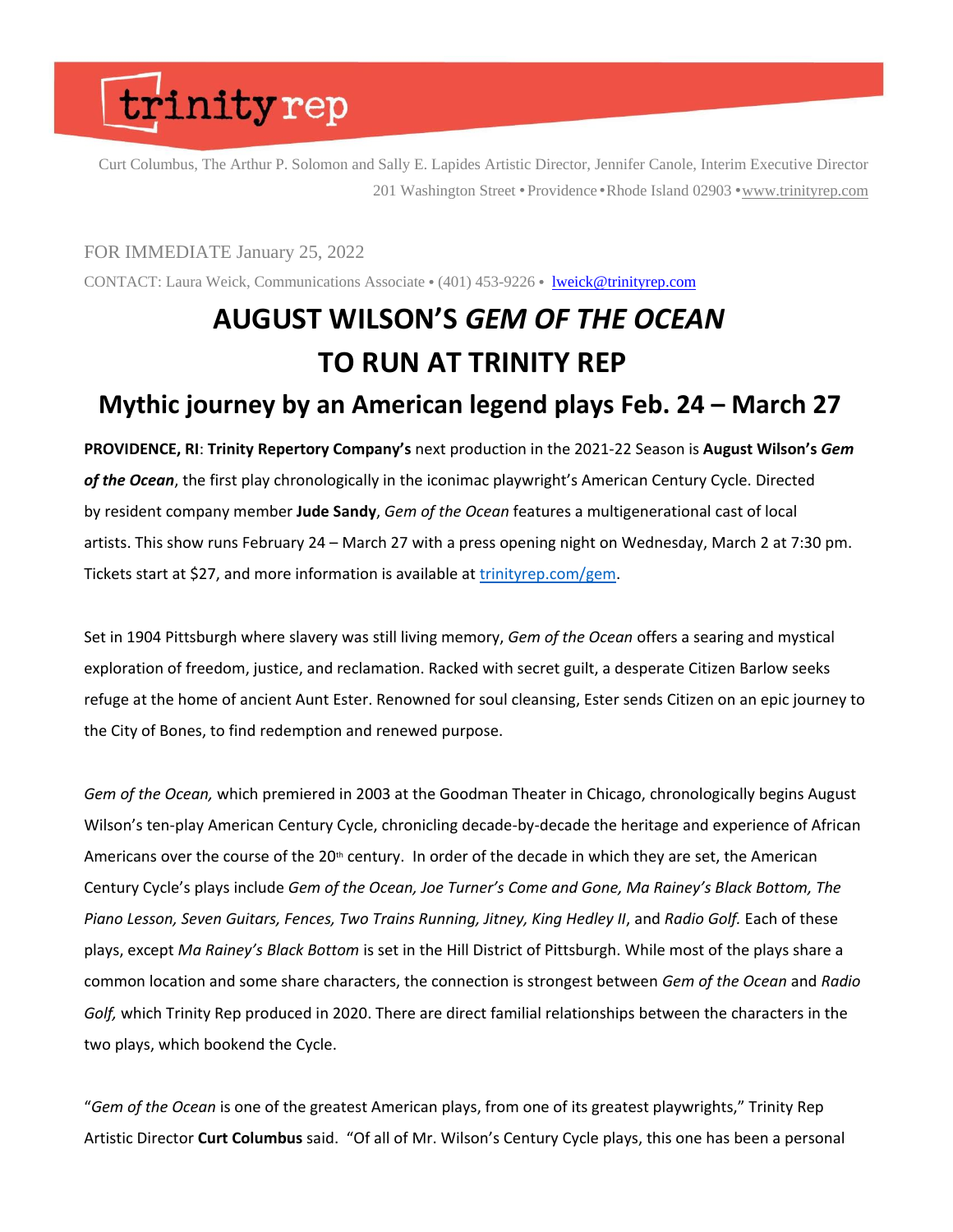favorite of mine since I first saw it nearly twenty years ago in the spring of 2003 at the Goodman Theatre in Chicago. I have been eager to produce it for years now, and it has found its perfect life at Trinity, with this extraordinary creative team led by director and company member Jude Sandy. This glorious story, with its rich characters and deep connections to history, is not to be missed."

The production's cast of actors includes resident company members **Mauro Hantman** and **Joe Wilson, Jr.** as Rutherford Selig and Caesar, respectively. Brown/Trinity Rep MFA student **Christopher Lindsay** will play Citizen Barlow. The production will also include Brown/Trinity Rep alum **Liz Morgan** as Black Mary, guest artist **Dereks Thomas** as Eli, and former resident company member **Ricardo Pitts-Wiley** as Solly Two-Kings. **Rose Weaver,** also a former resident acting company member, features as Aunt Ester in her first role at Trinity Rep in over 20 years.

Prior to *Gem of the Ocean,* Trinity Rep produced five of August Wilson's American Century Cycle plays: *Ma Rainey's Black Bottom* in 1987, *Joe Turner's Come and Gone* in 1989, *Fences* in 1992, *The Piano Lesson* in 2001, and *Radio Golf* in 2020. Joe Wilson, Jr. portrayed the lead character Harmond Wilks, who is the grandson of his *Gem of the Ocean* character Caesar Wilks, in *Radio Golf.* Ricardo Pitts-Wiley is one of Rhode Island's prime interpreters of the Wilson canon: at Trinity Rep, he played Levee in *Ma Rainey*, Jim Bono in *Fences*, Doaker in *The Piano Lesson*, and Elder Joseph Barlow in *Radio Golf*. He has also appeared in August Wilson plays at other theaters, including Mixed Magic Theater in Pawtucket, of which Pitts-Wiley is a cofounder. Finally, Rose Weaver appeared as Dussie Mae in *Ma Rainey* and Berniece in *The Piano Lesson*. *The Piano Lesson* was Weaver's last show at Trinity Rep, and in *Gem of the Ocean* she reunites with her co-star Pitts-Wiley.

Resident company member **Jude Sandy** returns to the August Wilson canon as director following his production of August Wilson's *Radio Golf* in 2020. A resident company member since 2016, Sandy has appeared on stage as an actor in addition to his work as a director. He co-directed the 2018-19 Season production of *black odyssey* with fellow company member Joe Wilson, Jr. Sandy most recently appeared as an actor at Trinity Rep in 2019's *A Christmas Carol* as Ebenezer Scrooge. Prior to that, he received great accolades for his work as Seymour in the 2018-19 Season's *Little Shop of Horrors*. Sandy has also appeared on Broadway, off-Broadway, and is a graduate of the Brown/Trinity Rep MFA program.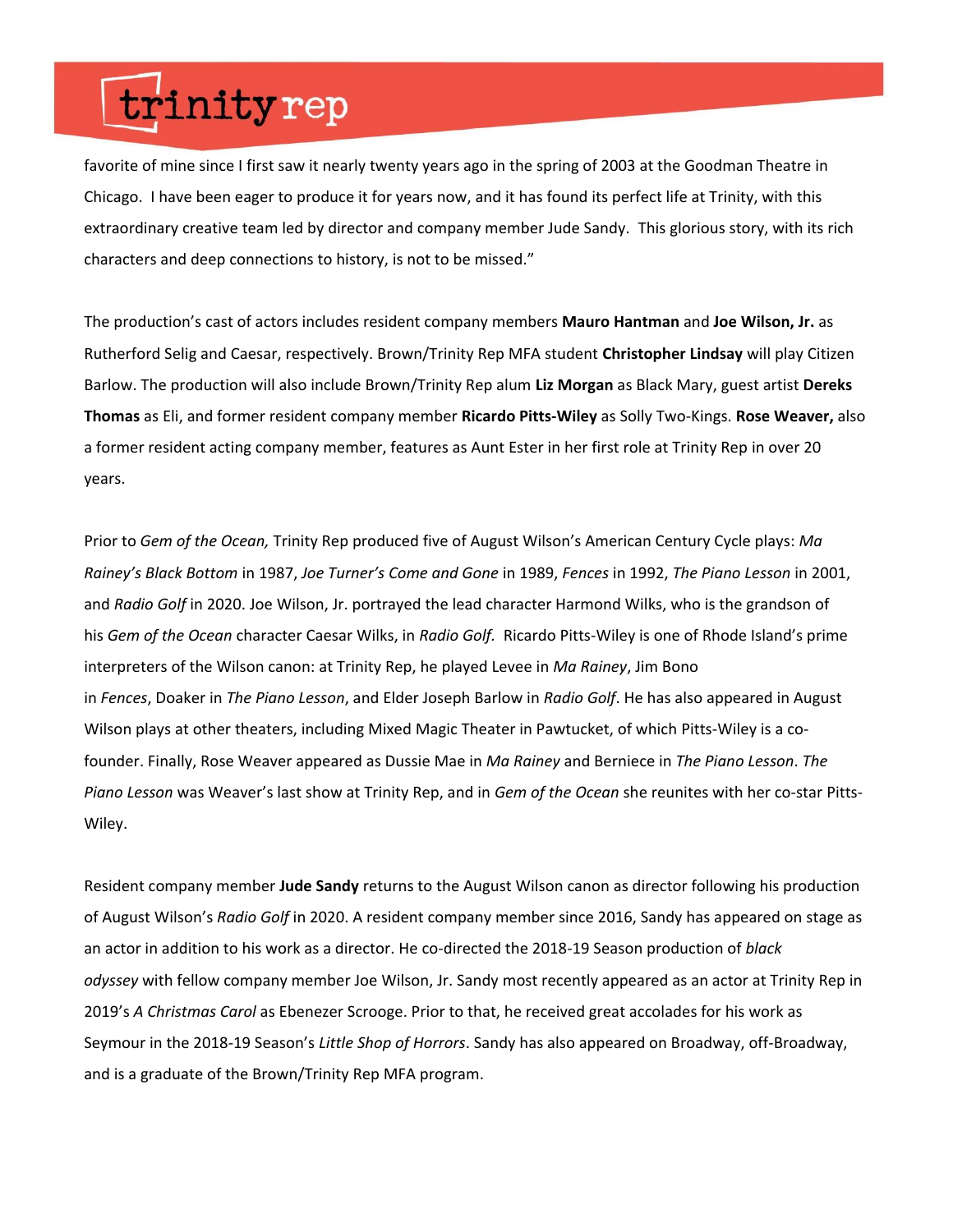"In *Gem of the Ocean*, Wilson captivates us with a soulful everyman drama that asks what defines us as racialized human beings in America," Jude Sandy said. "How do we build the solidarity and self-assurance to commit as individuals to a collective liberation that goes deeper than a legislation of civil rights? This story set in 1904 feels sharply relevant to what we're living through today, as we re-examine how the freedoms African Americans and other marginalized groups have fought for continue to be contradicted by real-life events that expose still powerful forces of oppression. Can ritual and communal practices that reach into our distant histories replenish and renew us to the mission of making freedom real for all? *Gem of the Ocean* asks African American people and all Americans: Who are you, really? What choices do history, heritage and the realities of the world around us demand of you?"

Sandy will work with **Taavon Gamble** (assistant director), **Michael Évora** (music director), **yaTande Whitney V. Hunter**, (movement director), **Michael McGarty** (set design), **LeVonne Lindsay** (costume design), **Alejandro Fajardo** (lighting design), and **Broken Chord** (sound design).

August Wilson's plays have been produced at regional theaters across the country and all over the world, as well as on Broadway. Wilson garnered many awards, including a Pulitzer Prize for *Fences* and *The Piano Lesson*, as well as two Tony Awards (*Fences*), and multiple New York Drama Critics Circle awards. He received a National Humanities Medal, and was inducted into the Black Filmmakers Hall of Fame. *Fences* was adapted into a 2016 film of the same name featuring former Trinity Rep actor Viola Davis, who won an Academy Award for her performance, and Denzel Washington, reviving the roles they played on Broadway. A film of *Ma Rainey's Black Bottom*, also featuring Viola Davis in the role of Ma Rainey, released in 2020 to critical acclaim.

#### **HEALTH AND SAFETY**

Trinity Rep requires all attendees to proof of full vaccination against COVID-19 (at least 14 days have passed since the final dose), or proof of a negative COVID-19 PCR test taken in the prior 72-hours, or proof of a negative COVID-19 antigen test taken in the prior 6-hours. All patrons regardless of vaccination status must wear masks over their nose and mouth at all times while inside the venue (unless actively eating or drinking). Details of Trinity Rep's current health and safety protocol can be found at [trinityrep.com/health](http://www.trinityrep.com/health). 

#### **SPECIAL EVENTS**

Continuing Trinity Rep's tradition of offering affordable tickets for all, the theater will have discounted previews of *Gem of the Ocean.* Thursday, February 24 is a Pay What You Wish performance. Pay What You Wish tickets go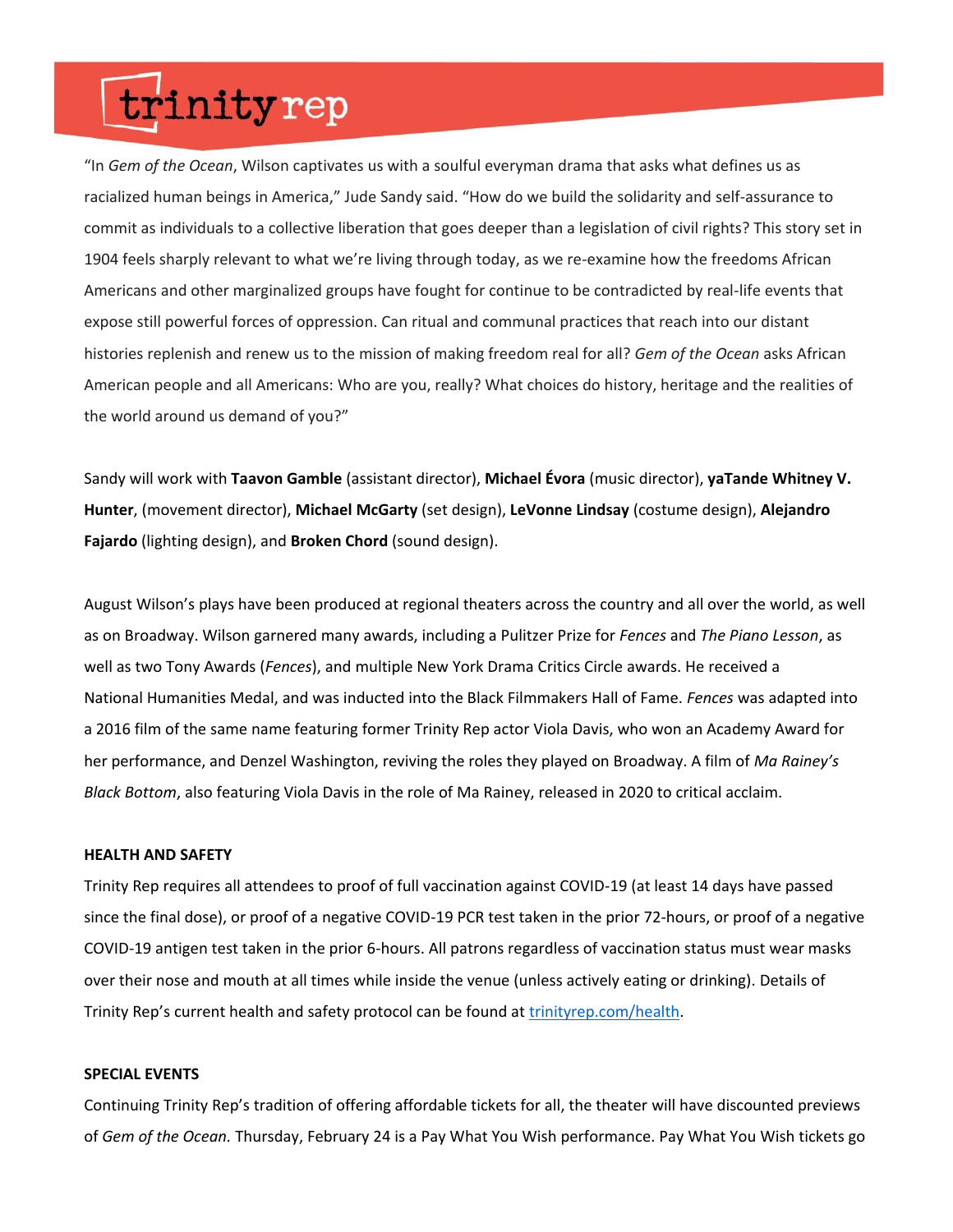on sale on the day of the performance at 2:00 pm in-person or on the phone- and are limited to one per person. Other special performances for this production include Open Captioned performances of the show on February 27, March 23, 26, and 27 at 2:00 pm and March 23, 24, 25, and 26 at 7:30 pm. The Sensory-Friendly performance of *Gem of the Ocean* is on Wednesday, March 16 at 7:30 pm.

One hour before each performance, a cast member will lead a Prologue discussion This 30-minute spoiler-free discussion and Q&A about the show's themes and production process is included with every ticket. Additional community engagement events will be announced at a later date.

August Wilson's *Gem of the Ocean* is supported in part by an award from **The National Endowment for the Arts.** The Media Sponsor for this production is **Rhode Island Monthly**. Trinity Rep's 2021-22 Season is sponsored in part by the **Ocean State Job Lot Charitable Foundation** and the **Rhode Island State Council on The Arts (RISCA)**. **110 Grill** is Trinity Rep's Opening Night Sponsor, and **Southwest Airlines** is the Official Airline of Trinity Rep.

#### **TRINITY REPERTORY COMPANY**

Rhode Island's Tony Award-winning theater, Trinity Rep has created unparalleled professional theater for and with its community since its founding in 1963. Trinity Rep strives to facilitate human connection and has been a driving force behind the creativity that fuels and defines the region for more than 50 years.

Trinity Rep is committed to reinventing the public square and inspiring dialogue by creating emotionallystimulating live productions that range from classical to contemporary and innovative education programs for all ages and abilities. Its annual production of *A Christmas Carol* has brought families together for more than four decades and made memories for over a million audience members. The 2021-22 Season launched in November with the holiday classic and continues with four subscription series productions which will run January through June, 2022: *Tiny Beautiful Things,* August Wilson's *Gem of the Ocean*, *Sueño*, and *Fairview.* **For more information on the 2021-22 Season, visit Trinity Rep's website at [www.TrinityRep.com.](http://www.trinityrep.com/)**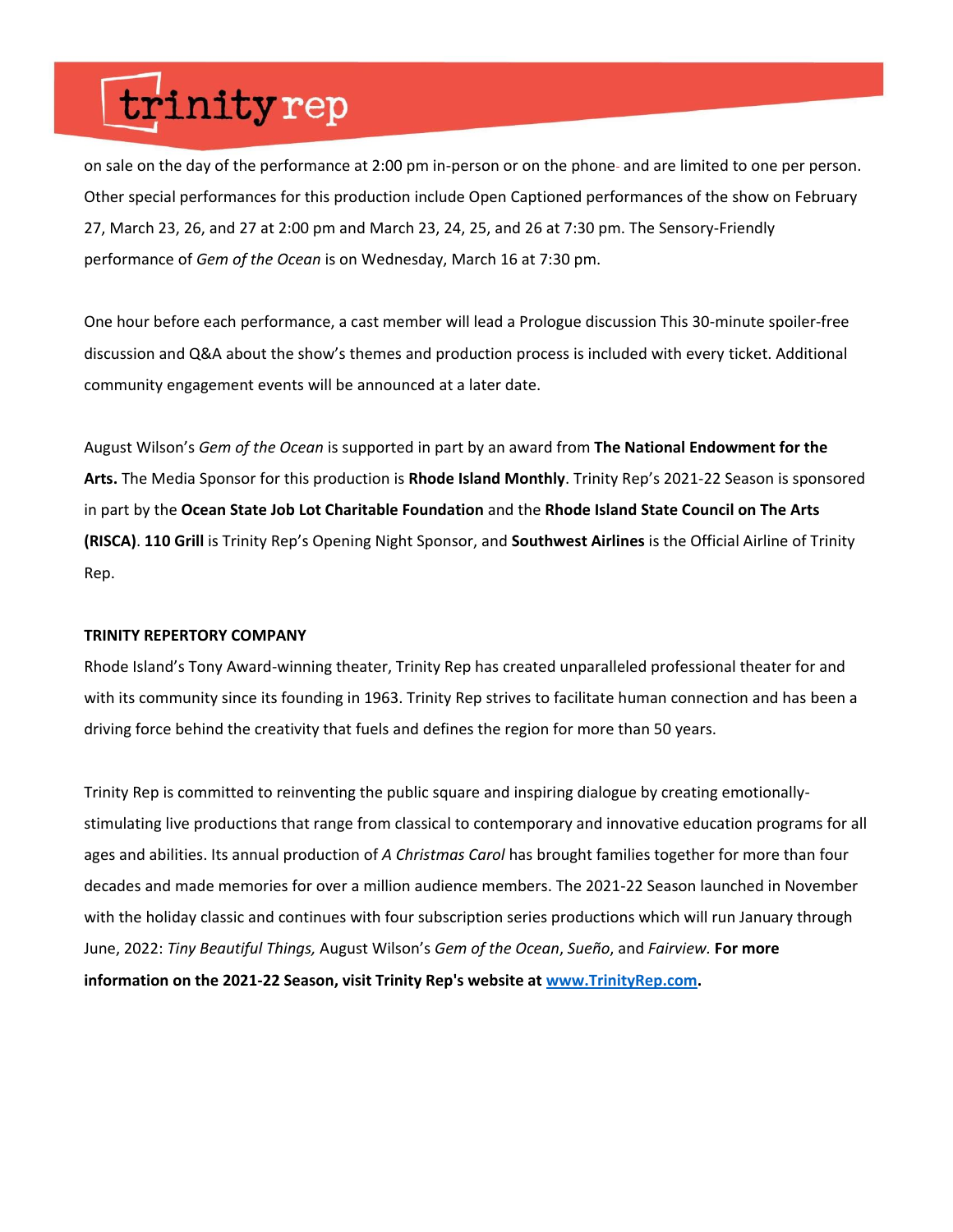#### **AT A GLANCE**

**August Wilson's** *Gem of the Ocean*

February 24– March 27, 2022

**Director**Jude Sandy

**Assistant Director** Taavon Gamble

**Music Director** Michael Évora

**Movement Director** yaTande Whitney V. Hunter

**Set Designer** Michael McGarty

**Costume Designer** LeVonne Lindsay

**Lighting Designer** Alejandro Fajardo

**Sound Designer** Broken Chord

**Stage Manager** Alec E. Ferrell

**Assistant Stage Manager** Amanda Kosack

**Cast:** The cast of this production features resident company members **Mauro Hantman** as Rutherford Selig and **Joe Wilson, Jr.** as Caesar. Joining them are Brown/Trinity Rep student **Christopher Lindsay** as Citizen Barlow, Brown/Trinity Rep alum **Liz Morgan** as Black Mary, guest artist **Dereks Thomas** as Eli, and former resident company members **Ricardo Pitts-Wiley** and **Rose Weaver** as Solly Two-Kings and Aunt Ester, respectively.

### **August Wilson's** *Gem of the Ocean* **Opening Press Night | Wednesday, March 2 at 7:30 pm Invitations and RSVP instructions coming soon**

**Pay What You Wish** Feb. 24 at 7:30 pm 

**Open Caption Performances** Feb. 27, March 23, 26, and 27 at 12:00 pm; March 23, 24, 25, and 26 at 7:30 pm  **Sensory Friendly Performance** March 16 at 7:30 pm

**Website** [www.trinityrep.com/gem](http://www.trinityrep.com/gem)

**Ticket Office** (401) 351-4242; 201 Washington Street, Providence, RI 02903  

**Group Sales** (401) 453-9238; discounts for groups of 10 or more. 

**Ticket Prices** Starting at \$27  

**Season Sponsors** Ocean State Job Lot Charitable Foundation and RISCA  

**Production Sponsor** National Endowment for the Arts

**Production Media Sponsor** Rhode Island Monthly